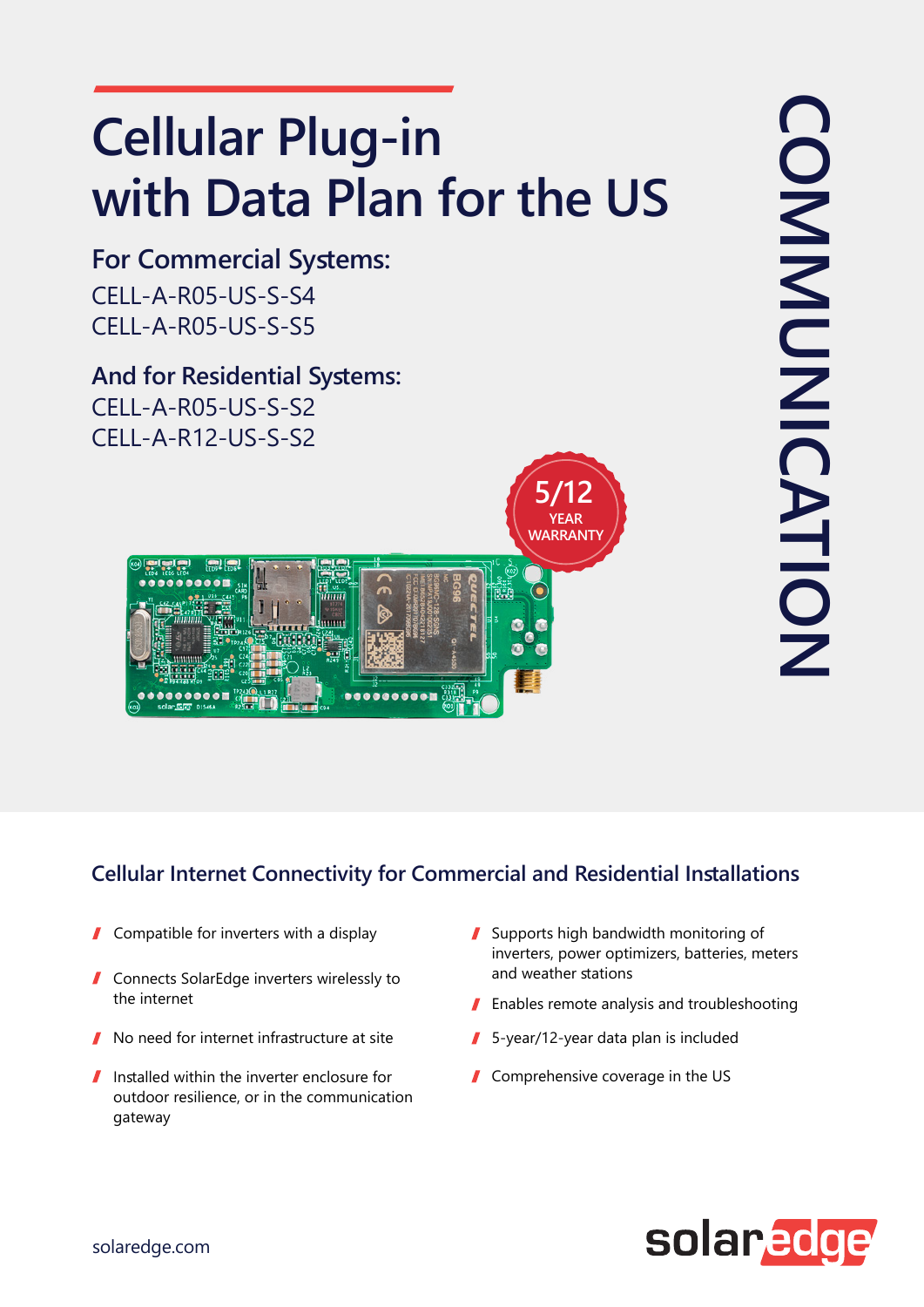## **For The US / Cellular Plug-in with Data Plan**

CELL-A-R05-US-S-S2, CELL-A-R12-US-S-S2, CELL-A-R05-US-S-S4, CELL-A-R05-US-S-S5

| <b>COMPATIBLE INVERTERS</b>                                               | SExxxx-xxxxxNxxx<br>(INVERTERS WITH A DISPLAY)                                                                                                               |                                                                            | <b>UNIT</b>                 |
|---------------------------------------------------------------------------|--------------------------------------------------------------------------------------------------------------------------------------------------------------|----------------------------------------------------------------------------|-----------------------------|
| Coverage <sup>(1)</sup>                                                   | Refer to the following link and select the CAT M1 option: https://www.solaredge.com/index.<br>php/us/products/communication/cellular-communication-options#/ |                                                                            |                             |
| Monitoring                                                                |                                                                                                                                                              | Continuous connection with 5 minute telemetry from all connected inverters |                             |
| Supported Residential Systems<br>(CELL-A-R05-US-S-S2/ CELL-A-R12-US-S-S2) | Residential systems: 1 inverter, up to 45 power optimizers, and 1 meter<br>Residential StorEdge systems: 1 inverter connected, up to 30 power optimizers,    |                                                                            |                             |
|                                                                           |                                                                                                                                                              | 2 batteries and 1 meter                                                    |                             |
| Supported Power of Commercial Systems                                     | Up to 200 (for CELL-A-R05-US-S-S4)                                                                                                                           | Up to 1000 (for CELL-A-R05-US-S-S5)                                        | kW AC                       |
| Number of Monitored Inverters with a single Cellular Plug-in              | Commercial: Up to 32 inverters, limited by the system AC size <sup>(2)</sup><br>Residential: 1 inverter                                                      |                                                                            |                             |
| Data Plan Duration                                                        | 5 or 12 years prepaid plan (depends on R05 or R12 part numbers respectively)                                                                                 |                                                                            |                             |
| <b>RF PERFORMANCE</b>                                                     | <b>Operating Frequency</b>                                                                                                                                   |                                                                            |                             |
| LTE Cat M1 FDD                                                            | Freq (MHz) / Band                                                                                                                                            | Modem Transmit / Receive                                                   |                             |
|                                                                           | 2100 (B1)                                                                                                                                                    | 1920-1980 / 2110-2170                                                      | MHz                         |
|                                                                           | 1900 (B2)                                                                                                                                                    | 1850-1910 / 1930-1990                                                      | MHz                         |
|                                                                           | 1800 (B3)                                                                                                                                                    | 1710-1785 / 1805-1880                                                      | MHz                         |
|                                                                           | 1700 (B4)                                                                                                                                                    | 1710-1755 / 2110-2155                                                      | MHz                         |
|                                                                           | 850 (B5)                                                                                                                                                     | 824-849 / 869-894                                                          | MHz                         |
|                                                                           | 900 (B8)                                                                                                                                                     | 880-915 / 925-960                                                          | MHz                         |
|                                                                           | 700 (B12)                                                                                                                                                    | 699-716 / 729-746                                                          | MHz                         |
|                                                                           | 700 (B13)                                                                                                                                                    | 777-787 / 746-756                                                          | MHz                         |
|                                                                           | 850 (B18)                                                                                                                                                    | 815-830 / 860-875                                                          | MHz                         |
|                                                                           | 850 (B19)                                                                                                                                                    | 830-845 / 875-890                                                          | MHz                         |
|                                                                           | 800 (B20)                                                                                                                                                    | 832-862 / 791-821                                                          | MHz                         |
|                                                                           | 1900 (B25)                                                                                                                                                   | 1850-1915 / 1930-1995                                                      | MHz                         |
|                                                                           | 850 (B26)                                                                                                                                                    | 814-849 / 859-894                                                          | MHz                         |
|                                                                           | 700 (B28)                                                                                                                                                    | 703-748 / 758-803                                                          | MHz                         |
| LTE Cat M1 TDD                                                            | 1900 (B39)                                                                                                                                                   | 1880 / 1920                                                                | MHz                         |
| Maximum transmit power                                                    |                                                                                                                                                              | 23                                                                         | dBm                         |
| Receiver Input Sensitivity Cat M1, 1.4 MHz Bandwidth, CE Mode A           | $-107$                                                                                                                                                       |                                                                            | dBm                         |
| LTE Cat-M1 bandwidth                                                      | 1.4                                                                                                                                                          |                                                                            | MHz                         |
| LTE Cat-M1 modulation                                                     | Downlink: OFDMA, 16 QAM Uplink: SC-FDMA, 16 QAM                                                                                                              |                                                                            |                             |
| <b>ANTENNA</b>                                                            |                                                                                                                                                              |                                                                            |                             |
| Dual Antenna Bands                                                        | 824-960                                                                                                                                                      | 1710-2170                                                                  | MHz                         |
| Antenna Type                                                              |                                                                                                                                                              | Outdoor                                                                    |                             |
| Antenna Connector                                                         | RP-SMA or N plug(3)                                                                                                                                          |                                                                            |                             |
| <b>VSWR</b>                                                               | $\leq 4.0$                                                                                                                                                   |                                                                            |                             |
| Gain                                                                      | 2                                                                                                                                                            |                                                                            | dBi                         |
| Polarization                                                              | Vertical                                                                                                                                                     |                                                                            |                             |
| Material                                                                  | PC Lexan 503R-WH5151L or WH8G952 Sabic                                                                                                                       |                                                                            |                             |
| Dimensions (Length x Diameter)                                            | 7.87 x 0.78 / 200 x 20                                                                                                                                       |                                                                            | in / $mm$                   |
| <b>STANDARD COMPLIANCE</b>                                                |                                                                                                                                                              |                                                                            |                             |
| <b>EMC</b> and Radio                                                      |                                                                                                                                                              |                                                                            |                             |
|                                                                           | FCC parts 15, 22, 24 class B; Industry Canada (IC): ICS-003, RSS-102                                                                                         |                                                                            |                             |
| Safety                                                                    | cUL, UL60950<br>Yes                                                                                                                                          |                                                                            |                             |
| RoHS<br><b>INSTALLATION SPECIFICATIONS</b>                                |                                                                                                                                                              |                                                                            |                             |
|                                                                           |                                                                                                                                                              |                                                                            |                             |
| Dimensions (L x W x H)                                                    | 3.56 x 1.35 x 0.55 / 90.54 x 34.5 x 14.2                                                                                                                     |                                                                            | in / $mm$                   |
| Operating Temperature                                                     | $-40$ to $+85$ / $-40$ to $+185$                                                                                                                             |                                                                            | $^{\circ}$ C / $^{\circ}$ F |
| Mounting                                                                  | Built into the inverter or purchased separately                                                                                                              |                                                                            |                             |
| Power consumption                                                         |                                                                                                                                                              | 1000 (@ 23 dBm output power)                                               | mW                          |
| <b>SIM CARD HOLDER</b>                                                    |                                                                                                                                                              |                                                                            |                             |
| Type                                                                      |                                                                                                                                                              | Nano Sim                                                                   |                             |

(1) Available only in the US. For 12 year data plans - in the event that third party cellular technology currently used by SolarEdge (LTE Cat-M1) is phased out or becomes otherwise unavailable, SolarEdge shall ship replacement parts such as modem and/or SIM card of a prevailing technology. Upon such replacement, the new prevailing hardware shall continue to be covered for the remainder of the original data plan duration. Customer is responsible for verifying that the region of installation is covered by the LTE Cat-M1 network prior to any installation by accessing: https://www.solaredge.com/index.php/us/products/communication/cellular-communication-options[#/](https://www.solaredge.com/index.php/us/products/communication/cellular-communication-options#/). SolarEdge shall not be responsible or liable for unavailability or discontinuance of network coverage in a specific area or region or any network downtime

(2) For larger systems, use multiple cellular plug-ins

(3) Two types of antennas may be supplied interchangeably